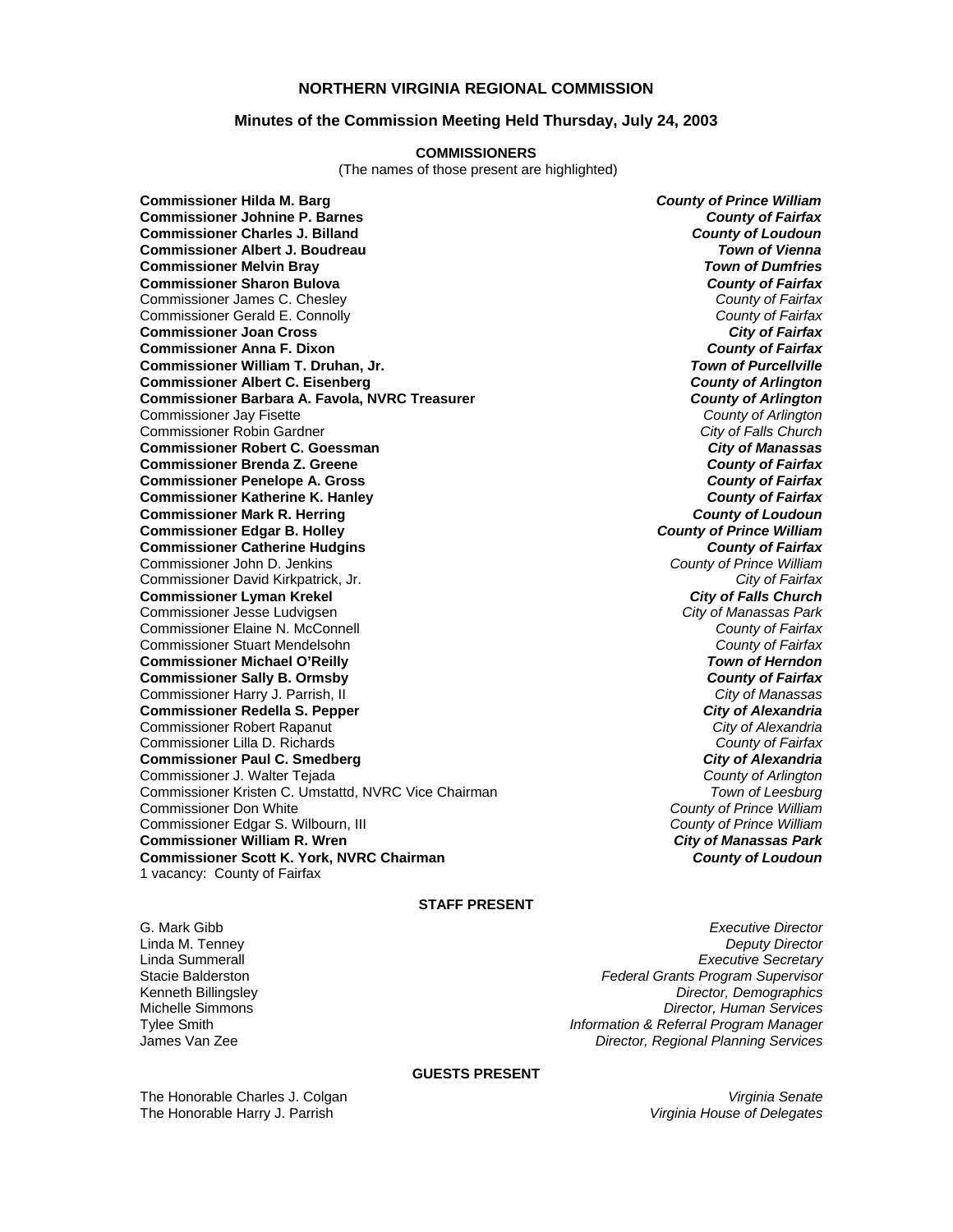Summary Minutes of the Commission July 24, 2003 Page 2

#### **GUESTS PRESENT, CONTINUED**

| Margaret Bakko       | Dir., Intergovernmental Affairs, Arlington County |
|----------------------|---------------------------------------------------|
| David Harrison       | <b>Connection Newspaper</b>                       |
| <b>Memory Porter</b> | Legislative Liaison, Loudoun County               |
| Sue Rowland          | SR Consulting, Inc.                               |
| Margaret Vanderhye   | <b>Northern Virginia Transportation Authority</b> |
| Lynda Williams       | Executive Director, Fairfax CASA                  |
|                      |                                                   |

CALL TO ORDER Chairman York called the meeting to order at 8:00 p.m.

PLEDGE OF

ALLEGIANCE The Pledge of Allegiance was recited by all present.

ROLL CALL The roll was called and all members present or absent were noted for the record.

PRESENTATION *Tax Restructuring*

Chairman York welcomed state Senator Charles J. Colgan and Delegate Harry Parrish, members of the Commission on the Revision of Virginia's Tax Code. Del. Parrish co-chairs the Commission, created by Senate Joint Resolution 347 in the 2003 General Assembly session.

Del. Parrish commented that Virginia's tax code is antiquated, with the state income tax having been adopted in 1919 and the sales tax adopted in 1966. He added that the basic tax code, which is based on agriculture and manufacturing, has not changed since then and needs to be brought into the  $21<sup>st</sup>$  century. It was noted that the last proposed tax increase was made under Governor Godwin; it passed the Senate but failed in the House; and the sales tax was last increased by one-half cent under Governor Baliles. The Tax Commission members feel the tax structure needs to be fair as well as easy to understand.

The Tax Commission is composed of ten members and two *ex officio* members — the Secretary of Finance and the Tax Commissioner. The Commission will work with five subcommittees which will address a particular area of the tax code:

- relationship between local and state governments and local taxing authority
- e-commerce
- transportation
- sales tax
- income tax

Sen. Colgan stated that the Tax Commission must be concerned about the Commonwealth's welfare, adding the need to address the car tax, which would cost \$1.3 billion if totally eliminated. Congress has frozen taxing Internet sales, but that legislation expires in November. Sen. Colgan shared his belief that the state must provide more funding to the localities, and that there will be legislation next year to overhaul the tax structure.

*questions and* 

*answers* Commissioner Ormsby asked for elaboration on the relationship of equal taxing authority for cities and counties and equal responsibility for transportation. Commissioner Hanley explained that the cities provide a slightly larger match and receive a larger State payment for their road maintenance. Del. Parrish confirmed that cities come under the urban system rather than the primary and secondary road system.

> Commissioner Favola asked that the Tax Commission consider a revenue source in lieu of the car tax, noting that this is a revenue source for localities. Sen. Colgan said since 1996,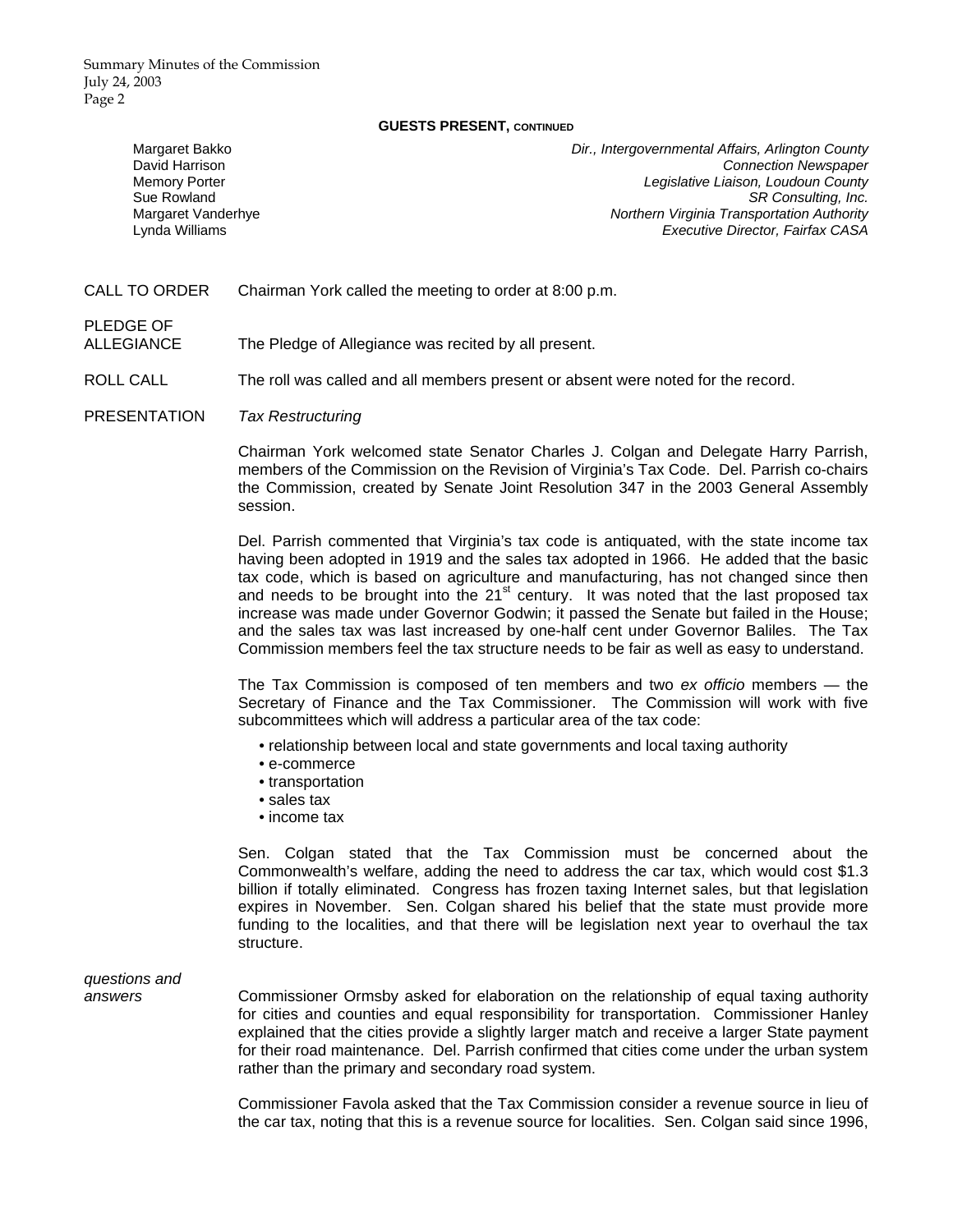he has introduced legislation to raise the sales tax to six percent and eliminate the car tax. That legislation died each time it was introduced.

Commissioner Barg inquired about "sin" (alcohol and tobacco) taxes. Sen. Colgan replied that Sen. Whipple introduced a bill to raise the tax on cigarettes to 60 cents but the bill failed. Responding to Commissioner Smedberg, Del. Parrish said the Commission will review sin taxes, adding that Virginia has the lowest tax in the country on tobacco products, and he believes the tax will be increased on tobacco and alcohol.

Commissioner Eisenberg commented that the public does not like government to do things *to* them but they like government to do things *for* them. In other words, the discussion of taxes must be tied to something tangible that the public can understand. Commissioner Bulova agreed, pointing out the necessity of educating the public on the numerous benefits provided by government; tell the public what they get for their taxes.

Chairman York noted how little return Loudoun County and the other jurisdictions in Northern Virginia receive on income taxes sent to Richmond. He urged the Tax Commission to look at the transfer tax, impact fees and adequate public facilities ordinance. All of these would help localities raise the revenue needed for their infrastructure. Replying to Del. Parrish, Chairman York stated that often subdivision development takes place by-right, bypassing the proffer system, whereas an impact fee to help pay for school construction could be applied to each new home built in that by-right development.

Commissioner Hanley commented on the expense of administering the car tax and noted the need for the state to pay its SOQ share, which would offset the revenue from the car tax.

Commissioner Favola urged the Tax Commission to look at mandated services that the localities must provide and what the state is paying for; there is a large gap between what localities are required to provide and what the state funds. She stated that taxes are about the quality of life. The Tax Commission should ask "How much revenue do we need to have a first class state?"

Commissioner Pepper discussed the lack of trust by the citizens regarding the failed transportation tax. It was not so much that people did not want to pay another one-half cent sales tax but the fact that people did not trust Richmond to spend the money in Northern Virginia.

Commissioner Gross commented on the dearth of funding for environmental programs, adding that the Chesapeake Bay cleanup will cost \$13 billion.

When Chairman York asked how the NVRC Commissioners can help the Tax Commission, he was told by testifying at the public hearings. The Commissioners thanked Sen. Colgan and Del. Parrish for their time.

MINUTES Commissioner Wren moved approval of the minutes of the June 26, 2003, meeting of the Commission. The motion was seconded and unanimously carried.

ELECTION OF

OFFICERS Commissioner Hanley, Chairman of the Nominating Committee, moved election of the slate of officers as follows. The motion was seconded.

| Chairman                                                                               | Scott K. York (County of Loudoun)                                  |
|----------------------------------------------------------------------------------------|--------------------------------------------------------------------|
| Vice Chairman                                                                          | Kristen C. Umstattd (Town of Leesburg)                             |
| Treasurer                                                                              | Barbara A. Favola (County of Arlington)                            |
| Commissioner Gross moved that the slate of officers be closed. The motion was seconded |                                                                    |
|                                                                                        | and unanimously carried. The officers were elected by acclamation. |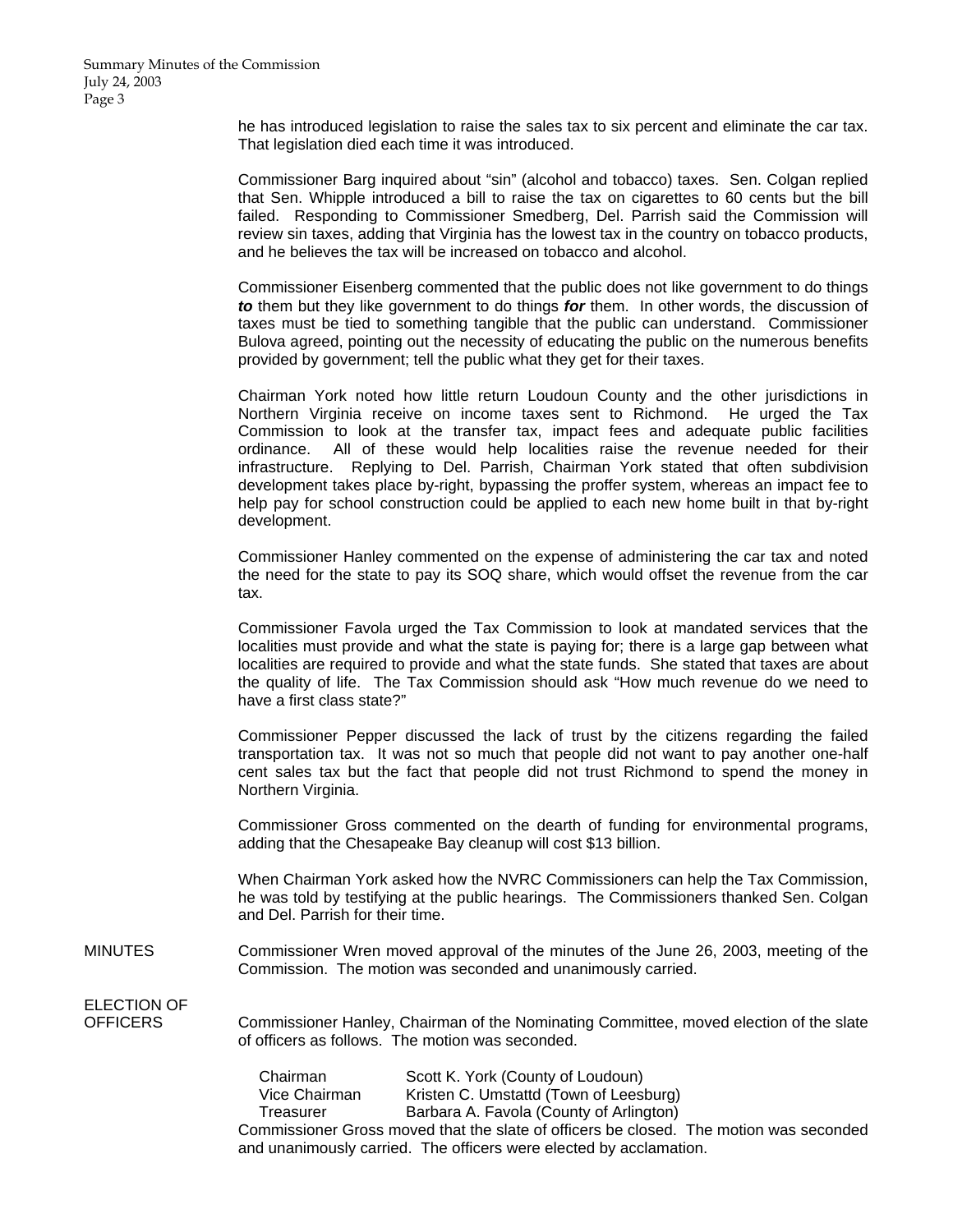Summary Minutes of the Commission July 24, 2003 Page 4

- CONSENT AGENDA The consent agenda, consisting of the items outlined below. The motion was moved, seconded and unanimously carried.
	- A. Financial Reports for June 2003
	- B. Resolution No. P04-01: Proposal to Assess Regional Dental Capacity and Determine Regional Solutions to Address Unmet Need

### EXECUTIVE DIRECTOR'S REPORT

- A. Mr. Gibb noted that the director's monthly report was included in the meeting package. He added that Commissioners Umstattd and Jenkins were representing the Commission at the Virginia Association of Planning District Commissions' Annual Conference.
- B. A delegation of elected officials from the Verband Region Stuttgart will be in Northern Virginia October 2-6. The German Embassy is hosting a dinner for the delegation and the NVRC Commissioners will receive an invitation.
- C. Commissioner Druhan reported on the successful three-day planning charrette for Purcellville that NVRC staff organized. It was extremely well attended, with most of the business community participating. Traffic problems and development issues were discussed. Commissioner Druhan added his recommendation of the charrette process for any planning and/or zoning issue.

 Commissioner Druhan thanked Mr. Gibb for his help, adding that Mr. Gibb will address the Purcellville Town Council in August on the charrette.

# RESOLUTION NO. P04-02 RESOLUTION OPPOSING D.C. COMMUTER TAX

 In reviewing Resolution No. P04-02, Chairman York called attention to the fact that 29 percent of the District of Columbia's residents work outside the city. He then moved the Resolution, which was duly seconded.

 Commissioner Ormsby suggested sending the resolution to the Mayor and the D.C. Council, to which the Commissioners agreed.

 Commissioner Hanley asked that the third clause be removed, referencing non-resident commuters in Northern Virginia, stating her belief that the background material does not support the Commission's position since it is not aggregated by state. Chairman York disagreed. After further discussion, Resolution No. P04-02 was adopted unanimously as amended.

# **COMMITTEE** REPORTS *Operations* Commissioner Favola reported that the Operations Committee had met prior to the Commission meeting and discussed financial strategies. It will come as no surprise that NVRC and the other planning district commissions have been losing state funding over the past several years. The committee is looking at how much funding is needed to maintain the Commission's core services. The committee will report back to the Commission.

## *Land Use* Commissioner Holley reported that the Land Use Committee discussed the Transportation Authority's ATLAS Task Force as well as affordable housing.